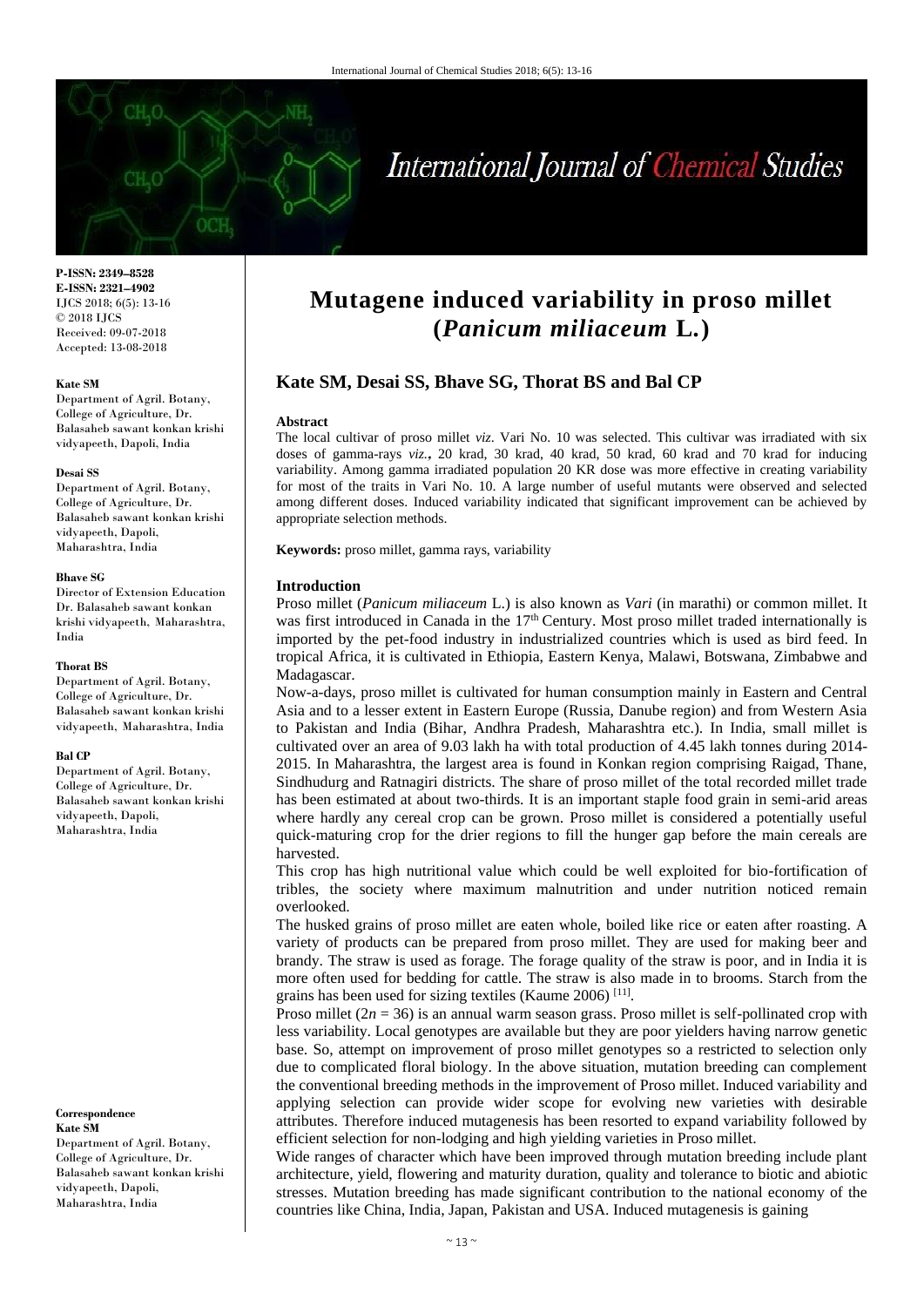importance in plant molecular biology as a tool to identify and isolate genes and to study their structure and function.

The present investigation was taken to study Mutagen induced variability in Proso Millet (*Panicum miliaceum* L*.*) for to study the genetic variability for yield and yield components in M<sup>3</sup> generation and identification and isolation of desirable mutants.

## **Material and Methods**

The present investigation was carried out at the Educational Research Farm, Department of Agricultural Botany, College of Agriculture, Dapoli, Dist. Ratnagiri.

The material for study comprises local proso millet variety, Vari No. 10. This variety having following characters like tall plant height, creamish white seed colour, plant height ranges from  $140 - 150$  cm, lodging at maturity, panicle length of  $40$ – 45 cm, days to flowering ranges from 96-100, days to maturity are 110-125 days, test weight 1.38 g and mean grain yield was 8-10 q/ha.

Seed of the genotype Vari No. 10 of proso millet was exposed to 20 krad, 30 krad, 40 krad, 50 krad, 60 krad and 70 krad of gamma rays. Dry seeds having storable moisture content i.e. 12 per cent were irradiated with gamma rays in first week of May 2013. The irradiation source used was<sup>60</sup>Co gamma cell installed at the Biology and Agriculture Division of the Bhabha Atomic Research Centre (BARC), Trombay, Mumbai. To determine the effect of gamma-rays on yield contributing characters. The seeds of  $M_1$  generation were sown on June 2013 and the plants were harvested on December 2013**.** Same way the M2 generation were studied in 2014, *Kharif.* And individual plants in M<sub>2</sub> generation were selected on the basis of their phenotypically characters and harvested separately for raising  $M<sub>3</sub>$  generation.

The seeds harvested from M2 were grown as M3 generation in Randomized Block Design (RBD). Seedlings were transplanted by plant to row progeny method. Four thousand nine hundred ninety-nine plants were transplanted comprising of all treatment including control at spacing of 30×15cm. All recommended package of practices were followed during growth period of crop. Observations were recorded on five randomly selected plants from each treatment. In M<sub>3</sub> generation, morphological mutants were identified and harvested separately.

**Table 1:** Total number of plants per treatment transplanted

|              | Dose/ Treatment No. of plants (progeny) grown in M <sub>3</sub> generation |
|--------------|----------------------------------------------------------------------------|
| Control      | 89                                                                         |
| 20 KR        | 2548                                                                       |
| 30 KR        | 348                                                                        |
| <b>40 KR</b> | 588                                                                        |
| 50 KR        | 184                                                                        |
| 60 KR        | 1056                                                                       |
| <b>70KR</b>  | 186                                                                        |
| Total        |                                                                            |

The data of all characters were statistically analyzed by mean performance of five randomly selected plants.

## **Result and Discussion**

Mean values of all characters are presented in table. The wide range of variation was observed among the M<sup>3</sup> generation for all the characters studied. All the characters showing significant mean sum of squares indicated the extent of variability existed in the population. There was no much difference in mean performance of

first flowering between control and irradiated population. However, it shows high range of variation for days to first flowering. No-54 (97.5 days) showed late flowering followed by No-1 (90 days) whereas No-46 and No-52 (79.5 days) early flowering followed by No-27 and No-47 (80.5 days). The mean number of days required for days to first flowering was 84.38 days which was lower than the control (86 days). It was observed that the mean numbers of days required for fifty per cent flowering was (90.69 days) less than the control (92.5 days). The range showed high variation. No-52 (83.5 days) showed earliness whereas No-54 requires more number of days (101.5 days). Early flowering was observed by No- 52 (83.5 days) followed by No-46 and No-47 (86 days) whereas late flowering was observed by No-54 (101.5 days) followed by No-1 (97 days). The result showed slightly earlier panicle maturity in mutated population than the control. The mean days required to days to panicle maturity (117.30 days) is slightly earlier than control (120 days). No-52 and No-47 (114 days) showed earliness followed by No-6, No-17, No-27, No-45, No-46 (114.5 days) and No-1 (125 days) showed late maturity followed by N0-54 (124 days). Such results were observed by Muduli and Misra (2007) [15] and Muduli *et al.* (2012) [17] in M3 generation of finger millet and Hayat *et al.*  (1990) for sorghum. The character plant height is an important character in proso millet. Water requirement of dwarf plant is definitely lesser than the tall plant. It was observed that the mean plant height at maturity (188.46 cm) was more than control (182.5 cm).It showed high range of variation (169.5 cm) for No-40 to (198.8 cm) for No-18. The taller plant were observed in No-18 (198.8 cm) followed by No-1(198.1 cm). The dwarf plant was observed in No-40 (169.5 cm) followed by No-41 (170.5 cm). Significant variation was seen due to irradiation in numbers of tillers per plant. In general, irradiation caused noticeable increase in number of tillers per plant. The maximum number of tillers was recorded by No-19 (7.2) and minimum number of tillers was recorded by No-17 (4). The mean number of tillers (5.65) was more than the control (4.8). The study revealed that the mutant showed higher frequency of variation in panicle length. The maximum panicle length was observed in No-28 (34.6 cm) and minimum was seen in No-53 (27.7 cm). The mean panicle length (31.15 cm) was slightly less than control (32.5 cm) Muduli and Misra (2008)  $[16]$  in finger millet, Mehta and Dhagat (1994), Ichitani *et al*. (2003) [10] in foxtail millet recorded similar result in ragi and Nirmala kumari *et al.* (2007)<sup>[21]</sup> in little millet.

Significant variation was observed in the irradiated population. The range showed high variation in grain yield per plant. Highest grain yield was recorded in No-26 (21.05 g) followed by No-11 (15.25 g) and lowest was recorded in No-47 (3.8 g) followed by No-49 (5.3 g). The mean grain yield per plant  $(9.52 \text{ g})$  was slightly higher than control (8.1 g). The character panicle weight showed less difference in mutated population and control. The mean panicle weight (4.87 g) was slightly less than control (5.05 g). Highest panicle weight was recorded in No-2 (7.95 g) and the lowest panicle weight was seen in No-44 (3.4 g). Mean performance for thousand grain weight (1.51 g) was slightly lower than control (1.43 g). Highest thousand grain weight was observed in No-35 (1.68 g) followed by No-37 (1.63 g) and lower was seen in No-46 (1.33 g) followed by No-42 (1.34 g). Similar trend was observed by Misra and Sahu (2005) in finger millet, Ganapaty *et al.* (2008) in little millet*,* Haradari *et al.* (2012) in finger millet and Bhave *et al.* (2016) in proso millet. For the character grain yield per plot highest grain yield was observed in No-17 (939.75 g) followed by No-18 (788.25 g) and lowest was found in No-32 (244.25 g) followed by No-51 (310.75 g). The mean grain yield per plot (511.49 g) was higher than control (422.5 g). The mean performance for harvest index (21.51%) was much higher than control (15.93%). There was much variation between the mutant genotypes. The highest harvest index was recorded by No-54 (32.48%) and lowest was recorded by No-11 (11.78%). Such result was observed by Misra and Sahu (2005) [14] in little millet, Eswari *et*   $al.$  (2013) in finger millet, Muduli and Misra (2008)  $[16]$  in finger millet and Anand (2013) [2,] in *kharif* sorghum.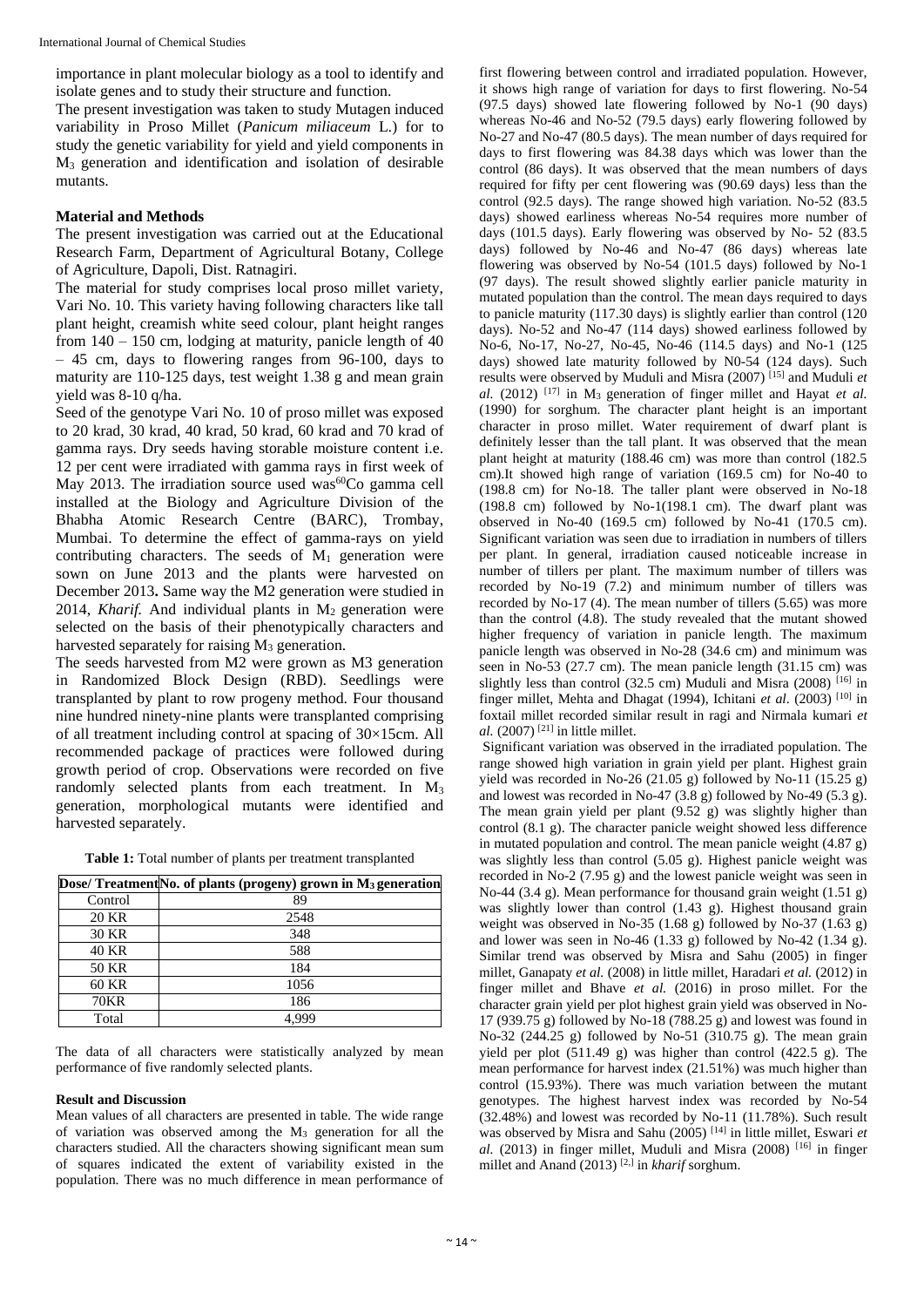|--|

| Height (cm) Of Tillers<br>Yield Per Index (%)<br>Flowering<br><b>Flowering</b><br>at Maturity Per plant<br>Plot(g)<br><b>Maturity</b><br>Plant $(g)$<br>$(\mathbf{g})$<br>Weight $(g)$<br>(cm)<br>90.50<br>97.00<br>6.10<br>21.72<br>125.00<br>198.10<br>5.40<br>34.50<br>1.60<br>661.40<br>No.1<br>11.70<br>86.50<br>92.00<br>120.00<br>182.00<br>4.90<br>32.40<br>8.75<br>7.95<br>1.56<br>23.87<br>No.2<br>419.90<br>83.50<br>116.50<br>195.20<br>10.15<br>5.35<br>1.50<br>No.3<br>91.50<br>6.10<br>32.10<br>534.25<br>14.82<br>84.50<br>117.50<br>189.70<br>6.60<br>30.30<br>8.95<br>4.45<br>18.86<br>91.00<br>1.46<br>549.50<br>No.4<br>81.50<br>115.00<br>189.30<br>6.15<br>1.57<br>No.5<br>88.00<br>6.60<br>31.60<br>11.60<br>676.50<br>13.88<br>86.50<br>92.50<br>114.50<br>6.70<br>7.60<br>5.45<br>1.49<br>19.34<br>No.6<br>184.20<br>32.10<br>502.25<br>82.50<br>5.65<br>89.50<br>195.20<br>5.90<br>31.30<br>11.05<br>1.43<br>569.50<br>19.98<br>No.7<br>116.50<br>84.50<br>117.50<br>188.90<br>5.70<br>31.20<br>5.65<br>1.54<br>13.71<br>No.8<br>90.00<br>11.55<br>370.55<br>83.50<br>116.50<br>29.80<br>7.80<br>3.55<br>1.57<br>21.54<br>No.9<br>92.00<br>187.50<br>6.70<br>544.75<br>5.10<br>15.11<br>No.10<br>86.50<br>93.00<br>119.00<br>187.00<br>4.85<br>32.50<br>13.90<br>1.49<br>538.75<br>1.55<br>84.50<br>118.00<br>188.00<br>5.40<br>29.80<br>15.25<br>4.80<br>515.10<br>11.78<br>No.11<br>91.50<br>88.00<br>119.50<br>9.40<br>5.55<br>1.57<br>26.50<br>No.12<br>96.50<br>190.20<br>6.10<br>33.30<br>596.25<br>82.00<br>89.50<br>116.00<br>181.50<br>8.60<br>5.90<br>25.23<br>No.13<br>6.00<br>32.00<br>1.44<br>587.50<br>83.50<br>8.25<br>4.85<br>90.00<br>115.50<br>184.60<br>4.70<br>31.90<br>1.49<br>639.75<br>22.10<br>No.14<br>83.50<br>90.00<br>116.50<br>190.20<br>6.10<br>32.30<br>8.10<br>5.40<br>1.54<br>19.25<br>No.15<br>770.25<br>$\overline{5.20}$<br>84.50<br>117.50<br>197.50<br>7.10<br>12.70<br>1.53<br>20.97<br>No.16<br>87.50<br>30.70<br>753.50<br>82.50<br>114.50<br>186.00<br>4.00<br>30.85<br>7.20<br>4.90<br>1.52<br>939.75<br>25.05<br>No.17<br>86.50<br>85.00<br>5.30<br>$\overline{92.00}$<br>118.50<br>198.80<br>6.00<br>32.20<br>$\overline{11.45}$<br>1.40<br>788.25<br>20.23<br>No.18<br>83.50<br>116.50<br>197.70<br>7.20<br>9.30<br>1.52<br>20.41<br>No.19<br>90.00<br>28.40<br>4.70<br>639.00<br>83.00<br>197.30<br>89.00<br>115.50<br>5.90<br>31.20<br>10.55<br>4.75<br>1.56<br>529.75<br>21.57<br>No.20<br>83.00<br>89.00<br>116.00<br>192.20<br>5.80<br>8.70<br>5.60<br>1.56<br>26.18<br>No.21<br>30.60<br>613.25<br>5.35<br>1.47<br>No.22<br>83.00<br>116.00<br>189.50<br>6.00<br>8.40<br>485.75<br>21.98<br>89.00<br>32.40<br>85.00<br>118.50<br>5.45<br>23.19<br>No.23<br>91.00<br>193.00<br>5.70<br>30.40<br>10.40<br>1.49<br>667.75<br>84.00<br>117.50<br>185.00<br>11.70<br>4.55<br>No.24<br>90.00<br>6.00<br>29.10<br>1.49<br>392.25<br>20.68<br>3.60<br>No.25<br>85.50<br>92.50<br>119.00<br>186.50<br>5.10<br>27.90<br>10.75<br>1.45<br>523.25<br>26.01<br>1.50<br>No.26<br>84.00<br>117.00<br>187.00<br>5.20<br>30.80<br>21.05<br>5.10<br>558.25<br>23.21<br>91.00<br>1.47<br>80.50<br>87.00<br>5.80<br>32.30<br>12.20<br>6.20<br>16.18<br>No.27<br>114.50<br>176.50<br>679.75<br>84.50<br>117.50<br>193.50<br>34.60<br>11.10<br>6.85<br>1.45<br>715.75<br>19.29<br>No.28<br>91.00<br>6.10<br>No.29<br>84.00<br>89.50<br>196.80<br>8.75<br>116.00<br>6.00<br>30.90<br>4.10<br>1.43<br>610.25<br>26.43<br>84.50<br>116.50<br>195.00<br>7.00<br>4.25<br>25.66<br>No.30<br>90.50<br>5.10<br>30.60<br>1.46<br>426.00<br>85.50<br>No.31<br>93.50<br>118.00<br>187.30<br>5.70<br>30.50<br>7.65<br>4.60<br>1.50<br>28.63<br>446.25<br>85.50<br>91.50<br>118.00<br>5.90<br>10.50<br>5.15<br>1.61<br>24.85<br>No.32<br>184.70<br>31.10<br>244.25<br>83.00<br>5.95<br>31.60<br>7.50<br>1.52<br>26.46<br>No.33<br>89.00<br>116.50<br>192.20<br>4.40<br>311.50<br>No.34<br>83.50<br>89.50<br>117.00<br>188.00<br>5.90<br>32.00<br>12.00<br>3.60<br>1.54<br>22.89<br>434.00<br>85.00<br>118.50<br>No.35<br>91.50<br>186.20<br>5.70<br>32.60<br>9.10<br>4.35<br>1.68<br>385.00<br>25.94<br>84.50<br>90.50<br>117.00<br>31.70<br>6.70<br>4.25<br>1.52<br>19.01<br>No.36<br>191.20<br>5.00<br>408.25<br>$\overline{5.5}$<br>No.37<br>84.00<br>183.50<br>9.61<br>1.63<br>22.80<br>90.00<br>116.00<br>6.1<br>30.60<br>583.00<br>87.00<br>93.00<br>182.00<br>6.30<br>32.70<br>15.00<br>4.60<br>1.47<br>377.50<br>No.38<br>120.00<br>11.90<br>No.39<br>87.50<br>93.00<br>119.00<br>181.00<br>5.10<br>31.40<br>8.75<br>4.75<br>1.49<br>414.75<br>28.34<br>89.50<br>95.50<br>120.50<br>32.20<br>6.20<br>4.85<br>No.40<br>169.50<br>4.30<br>1.41<br>362.50<br>19.10<br>85.50<br>92.50<br>118.50<br>170.50<br>4.00<br>1.48<br>No.41<br>5.40<br>30.30<br>9.50<br>394.00<br>16.14<br>85.00<br>118.00<br>189.50<br>1.34<br>No.42<br>91.00<br>4.60<br>32.20<br>5.70<br>4.30<br>416.00<br>27.09<br>84.50<br>188.00<br>5.70<br>7.00<br>4.55<br>1.50<br>17.59<br>No.43<br>90.00<br>117.50<br>31.60<br>481.00<br>No.44<br>82.50<br>88.50<br>116.00<br>192.40<br>4.70<br>29.95<br>5.50<br>3.40<br>1.56<br>520.90<br>26.15<br>81.00<br>196.00<br>No.45<br>89.00<br>114.50<br>5.60<br>29.70<br>6.80<br>4.00<br>1.47<br>366.00<br>27.41<br>79.50<br>86.00<br>114.50<br>196.20<br>13.75<br>$\overline{3.60}$<br>1.33<br>352.25<br>12.28<br>No.46<br>6.10<br>30.00<br>80.50<br>198.00<br>5.80<br>31.80<br>3.80<br>1.59<br>No.47<br>86.00<br>114.00<br>4.20<br>314.00<br>27.41<br>4.55<br>83.00<br>89.00<br>116.00<br>190.50<br>5.80<br>29.40<br>11.10<br>1.48<br>376.50<br>16.45<br>No.48<br>81.50<br>$\overline{90.50}$<br>117.00<br>188.50<br>5.20<br>5.30<br>1.53<br>475.25<br>25.73<br>No.49<br>31.10<br>3.50<br>No.50<br>84.00<br>91.00<br>117.50<br>5.70<br>7.90<br>1.58<br>176.50<br>28.80<br>4.15<br>439.50<br>18.20<br>84.00<br>89.50<br>117.50<br>182.00<br>5.30<br>29.80<br>12.45<br>4.70<br>1.60<br>310.75<br>12.99<br>No.51<br>No.52<br>79.50<br>83.50<br>114.00<br>189.50<br>5.50<br>30.70<br>8.50<br>5.10<br>1.48<br>560.75<br>22.99<br>27.70<br>1.47<br>No.53<br>84.00<br>91.00<br>118.00<br>184.50<br>4.80<br>6.00<br>4.30<br>483.5<br>29.75<br>97.50<br>5.55<br>No.54<br>$\overline{101.50}$<br>124.00<br>191.50<br>5.30<br>31.50<br>4.95<br>1.49<br>453.50<br>32.48<br>86.00<br>92.50<br>120.00<br>182.50<br>No.55<br>4.80<br>32.50<br>8.10<br>5.05<br>1.43<br>422.50<br>15.93<br>$\mbox{GM}$<br>117.30<br>188.46<br>9.52<br>4.87<br>1.51<br>84.38<br>90.69<br>5.65<br>31.15<br>511.49<br>21.51<br>MIN.<br>83.50<br>114.00<br>4.00<br>27.70<br>1.33<br>79.50<br>169.50<br>3.80<br>3.40<br>244.25<br>11.78<br>97.50<br>7.20<br>7.95<br>MAX.<br>101.50<br>125.00<br>198.80<br>34.60<br>21.05<br>1.68<br>939.75<br>32.48<br>$\rm SE$<br>1.30<br>1.33<br>1.22<br>4.09<br>0.52<br>0.43<br>0.35<br>0.03<br>2.49<br>0.35<br>65.61<br>3.65<br>3.74<br>3.42<br>0.99<br>1.22<br>1.002<br>0.09<br>6.99<br>CD@5%<br>11.48<br>1.46<br>183.90 |                  | Days to First Days to 50% | Days to | <b>Plant</b> | <b>Number</b> | Panicle | Grain            | <b>Panicle</b> | <b>Thousand</b> | Grain | <b>Harvest</b> |
|------------------------------------------------------------------------------------------------------------------------------------------------------------------------------------------------------------------------------------------------------------------------------------------------------------------------------------------------------------------------------------------------------------------------------------------------------------------------------------------------------------------------------------------------------------------------------------------------------------------------------------------------------------------------------------------------------------------------------------------------------------------------------------------------------------------------------------------------------------------------------------------------------------------------------------------------------------------------------------------------------------------------------------------------------------------------------------------------------------------------------------------------------------------------------------------------------------------------------------------------------------------------------------------------------------------------------------------------------------------------------------------------------------------------------------------------------------------------------------------------------------------------------------------------------------------------------------------------------------------------------------------------------------------------------------------------------------------------------------------------------------------------------------------------------------------------------------------------------------------------------------------------------------------------------------------------------------------------------------------------------------------------------------------------------------------------------------------------------------------------------------------------------------------------------------------------------------------------------------------------------------------------------------------------------------------------------------------------------------------------------------------------------------------------------------------------------------------------------------------------------------------------------------------------------------------------------------------------------------------------------------------------------------------------------------------------------------------------------------------------------------------------------------------------------------------------------------------------------------------------------------------------------------------------------------------------------------------------------------------------------------------------------------------------------------------------------------------------------------------------------------------------------------------------------------------------------------------------------------------------------------------------------------------------------------------------------------------------------------------------------------------------------------------------------------------------------------------------------------------------------------------------------------------------------------------------------------------------------------------------------------------------------------------------------------------------------------------------------------------------------------------------------------------------------------------------------------------------------------------------------------------------------------------------------------------------------------------------------------------------------------------------------------------------------------------------------------------------------------------------------------------------------------------------------------------------------------------------------------------------------------------------------------------------------------------------------------------------------------------------------------------------------------------------------------------------------------------------------------------------------------------------------------------------------------------------------------------------------------------------------------------------------------------------------------------------------------------------------------------------------------------------------------------------------------------------------------------------------------------------------------------------------------------------------------------------------------------------------------------------------------------------------------------------------------------------------------------------------------------------------------------------------------------------------------------------------------------------------------------------------------------------------------------------------------------------------------------------------------------------------------------------------------------------------------------------------------------------------------------------------------------------------------------------------------------------------------------------------------------------------------------------------------------------------------------------------------------------------------------------------------------------------------------------------------------------------------------------------------------------------------------------------------------------------------------------------------------------------------------------------------------------------------------------------------------------------------------------------------------------------------------------------------------------------------------------------------------------------------------------------------------------------------------------------------------------------------------------------------------------------------------------------------------------------------------------------------------------------------------------------------------------------------------------------------------------------------------------------------------------------------------------------------------------------------------------------------------------------------------------------------------------------------------------------------------------------------------------------------------------------------------------------------------------------------------------------------------------------------|------------------|---------------------------|---------|--------------|---------------|---------|------------------|----------------|-----------------|-------|----------------|
|                                                                                                                                                                                                                                                                                                                                                                                                                                                                                                                                                                                                                                                                                                                                                                                                                                                                                                                                                                                                                                                                                                                                                                                                                                                                                                                                                                                                                                                                                                                                                                                                                                                                                                                                                                                                                                                                                                                                                                                                                                                                                                                                                                                                                                                                                                                                                                                                                                                                                                                                                                                                                                                                                                                                                                                                                                                                                                                                                                                                                                                                                                                                                                                                                                                                                                                                                                                                                                                                                                                                                                                                                                                                                                                                                                                                                                                                                                                                                                                                                                                                                                                                                                                                                                                                                                                                                                                                                                                                                                                                                                                                                                                                                                                                                                                                                                                                                                                                                                                                                                                                                                                                                                                                                                                                                                                                                                                                                                                                                                                                                                                                                                                                                                                                                                                                                                                                                                                                                                                                                                                                                                                                                                                                                                                                                                                                                                                                                                                                                                                                                                                                                                                                                                                                                                                                                                                                                                                                                                                    | <b>Genotypes</b> |                           | Panicle |              |               | Length  | <b>Yield Per</b> | Weight         | Grain           |       |                |
|                                                                                                                                                                                                                                                                                                                                                                                                                                                                                                                                                                                                                                                                                                                                                                                                                                                                                                                                                                                                                                                                                                                                                                                                                                                                                                                                                                                                                                                                                                                                                                                                                                                                                                                                                                                                                                                                                                                                                                                                                                                                                                                                                                                                                                                                                                                                                                                                                                                                                                                                                                                                                                                                                                                                                                                                                                                                                                                                                                                                                                                                                                                                                                                                                                                                                                                                                                                                                                                                                                                                                                                                                                                                                                                                                                                                                                                                                                                                                                                                                                                                                                                                                                                                                                                                                                                                                                                                                                                                                                                                                                                                                                                                                                                                                                                                                                                                                                                                                                                                                                                                                                                                                                                                                                                                                                                                                                                                                                                                                                                                                                                                                                                                                                                                                                                                                                                                                                                                                                                                                                                                                                                                                                                                                                                                                                                                                                                                                                                                                                                                                                                                                                                                                                                                                                                                                                                                                                                                                                                    |                  |                           |         |              |               |         |                  |                |                 |       |                |
|                                                                                                                                                                                                                                                                                                                                                                                                                                                                                                                                                                                                                                                                                                                                                                                                                                                                                                                                                                                                                                                                                                                                                                                                                                                                                                                                                                                                                                                                                                                                                                                                                                                                                                                                                                                                                                                                                                                                                                                                                                                                                                                                                                                                                                                                                                                                                                                                                                                                                                                                                                                                                                                                                                                                                                                                                                                                                                                                                                                                                                                                                                                                                                                                                                                                                                                                                                                                                                                                                                                                                                                                                                                                                                                                                                                                                                                                                                                                                                                                                                                                                                                                                                                                                                                                                                                                                                                                                                                                                                                                                                                                                                                                                                                                                                                                                                                                                                                                                                                                                                                                                                                                                                                                                                                                                                                                                                                                                                                                                                                                                                                                                                                                                                                                                                                                                                                                                                                                                                                                                                                                                                                                                                                                                                                                                                                                                                                                                                                                                                                                                                                                                                                                                                                                                                                                                                                                                                                                                                                    |                  |                           |         |              |               |         |                  |                |                 |       |                |
|                                                                                                                                                                                                                                                                                                                                                                                                                                                                                                                                                                                                                                                                                                                                                                                                                                                                                                                                                                                                                                                                                                                                                                                                                                                                                                                                                                                                                                                                                                                                                                                                                                                                                                                                                                                                                                                                                                                                                                                                                                                                                                                                                                                                                                                                                                                                                                                                                                                                                                                                                                                                                                                                                                                                                                                                                                                                                                                                                                                                                                                                                                                                                                                                                                                                                                                                                                                                                                                                                                                                                                                                                                                                                                                                                                                                                                                                                                                                                                                                                                                                                                                                                                                                                                                                                                                                                                                                                                                                                                                                                                                                                                                                                                                                                                                                                                                                                                                                                                                                                                                                                                                                                                                                                                                                                                                                                                                                                                                                                                                                                                                                                                                                                                                                                                                                                                                                                                                                                                                                                                                                                                                                                                                                                                                                                                                                                                                                                                                                                                                                                                                                                                                                                                                                                                                                                                                                                                                                                                                    |                  |                           |         |              |               |         |                  |                |                 |       |                |
|                                                                                                                                                                                                                                                                                                                                                                                                                                                                                                                                                                                                                                                                                                                                                                                                                                                                                                                                                                                                                                                                                                                                                                                                                                                                                                                                                                                                                                                                                                                                                                                                                                                                                                                                                                                                                                                                                                                                                                                                                                                                                                                                                                                                                                                                                                                                                                                                                                                                                                                                                                                                                                                                                                                                                                                                                                                                                                                                                                                                                                                                                                                                                                                                                                                                                                                                                                                                                                                                                                                                                                                                                                                                                                                                                                                                                                                                                                                                                                                                                                                                                                                                                                                                                                                                                                                                                                                                                                                                                                                                                                                                                                                                                                                                                                                                                                                                                                                                                                                                                                                                                                                                                                                                                                                                                                                                                                                                                                                                                                                                                                                                                                                                                                                                                                                                                                                                                                                                                                                                                                                                                                                                                                                                                                                                                                                                                                                                                                                                                                                                                                                                                                                                                                                                                                                                                                                                                                                                                                                    |                  |                           |         |              |               |         |                  |                |                 |       |                |
|                                                                                                                                                                                                                                                                                                                                                                                                                                                                                                                                                                                                                                                                                                                                                                                                                                                                                                                                                                                                                                                                                                                                                                                                                                                                                                                                                                                                                                                                                                                                                                                                                                                                                                                                                                                                                                                                                                                                                                                                                                                                                                                                                                                                                                                                                                                                                                                                                                                                                                                                                                                                                                                                                                                                                                                                                                                                                                                                                                                                                                                                                                                                                                                                                                                                                                                                                                                                                                                                                                                                                                                                                                                                                                                                                                                                                                                                                                                                                                                                                                                                                                                                                                                                                                                                                                                                                                                                                                                                                                                                                                                                                                                                                                                                                                                                                                                                                                                                                                                                                                                                                                                                                                                                                                                                                                                                                                                                                                                                                                                                                                                                                                                                                                                                                                                                                                                                                                                                                                                                                                                                                                                                                                                                                                                                                                                                                                                                                                                                                                                                                                                                                                                                                                                                                                                                                                                                                                                                                                                    |                  |                           |         |              |               |         |                  |                |                 |       |                |
|                                                                                                                                                                                                                                                                                                                                                                                                                                                                                                                                                                                                                                                                                                                                                                                                                                                                                                                                                                                                                                                                                                                                                                                                                                                                                                                                                                                                                                                                                                                                                                                                                                                                                                                                                                                                                                                                                                                                                                                                                                                                                                                                                                                                                                                                                                                                                                                                                                                                                                                                                                                                                                                                                                                                                                                                                                                                                                                                                                                                                                                                                                                                                                                                                                                                                                                                                                                                                                                                                                                                                                                                                                                                                                                                                                                                                                                                                                                                                                                                                                                                                                                                                                                                                                                                                                                                                                                                                                                                                                                                                                                                                                                                                                                                                                                                                                                                                                                                                                                                                                                                                                                                                                                                                                                                                                                                                                                                                                                                                                                                                                                                                                                                                                                                                                                                                                                                                                                                                                                                                                                                                                                                                                                                                                                                                                                                                                                                                                                                                                                                                                                                                                                                                                                                                                                                                                                                                                                                                                                    |                  |                           |         |              |               |         |                  |                |                 |       |                |
|                                                                                                                                                                                                                                                                                                                                                                                                                                                                                                                                                                                                                                                                                                                                                                                                                                                                                                                                                                                                                                                                                                                                                                                                                                                                                                                                                                                                                                                                                                                                                                                                                                                                                                                                                                                                                                                                                                                                                                                                                                                                                                                                                                                                                                                                                                                                                                                                                                                                                                                                                                                                                                                                                                                                                                                                                                                                                                                                                                                                                                                                                                                                                                                                                                                                                                                                                                                                                                                                                                                                                                                                                                                                                                                                                                                                                                                                                                                                                                                                                                                                                                                                                                                                                                                                                                                                                                                                                                                                                                                                                                                                                                                                                                                                                                                                                                                                                                                                                                                                                                                                                                                                                                                                                                                                                                                                                                                                                                                                                                                                                                                                                                                                                                                                                                                                                                                                                                                                                                                                                                                                                                                                                                                                                                                                                                                                                                                                                                                                                                                                                                                                                                                                                                                                                                                                                                                                                                                                                                                    |                  |                           |         |              |               |         |                  |                |                 |       |                |
|                                                                                                                                                                                                                                                                                                                                                                                                                                                                                                                                                                                                                                                                                                                                                                                                                                                                                                                                                                                                                                                                                                                                                                                                                                                                                                                                                                                                                                                                                                                                                                                                                                                                                                                                                                                                                                                                                                                                                                                                                                                                                                                                                                                                                                                                                                                                                                                                                                                                                                                                                                                                                                                                                                                                                                                                                                                                                                                                                                                                                                                                                                                                                                                                                                                                                                                                                                                                                                                                                                                                                                                                                                                                                                                                                                                                                                                                                                                                                                                                                                                                                                                                                                                                                                                                                                                                                                                                                                                                                                                                                                                                                                                                                                                                                                                                                                                                                                                                                                                                                                                                                                                                                                                                                                                                                                                                                                                                                                                                                                                                                                                                                                                                                                                                                                                                                                                                                                                                                                                                                                                                                                                                                                                                                                                                                                                                                                                                                                                                                                                                                                                                                                                                                                                                                                                                                                                                                                                                                                                    |                  |                           |         |              |               |         |                  |                |                 |       |                |
|                                                                                                                                                                                                                                                                                                                                                                                                                                                                                                                                                                                                                                                                                                                                                                                                                                                                                                                                                                                                                                                                                                                                                                                                                                                                                                                                                                                                                                                                                                                                                                                                                                                                                                                                                                                                                                                                                                                                                                                                                                                                                                                                                                                                                                                                                                                                                                                                                                                                                                                                                                                                                                                                                                                                                                                                                                                                                                                                                                                                                                                                                                                                                                                                                                                                                                                                                                                                                                                                                                                                                                                                                                                                                                                                                                                                                                                                                                                                                                                                                                                                                                                                                                                                                                                                                                                                                                                                                                                                                                                                                                                                                                                                                                                                                                                                                                                                                                                                                                                                                                                                                                                                                                                                                                                                                                                                                                                                                                                                                                                                                                                                                                                                                                                                                                                                                                                                                                                                                                                                                                                                                                                                                                                                                                                                                                                                                                                                                                                                                                                                                                                                                                                                                                                                                                                                                                                                                                                                                                                    |                  |                           |         |              |               |         |                  |                |                 |       |                |
|                                                                                                                                                                                                                                                                                                                                                                                                                                                                                                                                                                                                                                                                                                                                                                                                                                                                                                                                                                                                                                                                                                                                                                                                                                                                                                                                                                                                                                                                                                                                                                                                                                                                                                                                                                                                                                                                                                                                                                                                                                                                                                                                                                                                                                                                                                                                                                                                                                                                                                                                                                                                                                                                                                                                                                                                                                                                                                                                                                                                                                                                                                                                                                                                                                                                                                                                                                                                                                                                                                                                                                                                                                                                                                                                                                                                                                                                                                                                                                                                                                                                                                                                                                                                                                                                                                                                                                                                                                                                                                                                                                                                                                                                                                                                                                                                                                                                                                                                                                                                                                                                                                                                                                                                                                                                                                                                                                                                                                                                                                                                                                                                                                                                                                                                                                                                                                                                                                                                                                                                                                                                                                                                                                                                                                                                                                                                                                                                                                                                                                                                                                                                                                                                                                                                                                                                                                                                                                                                                                                    |                  |                           |         |              |               |         |                  |                |                 |       |                |
|                                                                                                                                                                                                                                                                                                                                                                                                                                                                                                                                                                                                                                                                                                                                                                                                                                                                                                                                                                                                                                                                                                                                                                                                                                                                                                                                                                                                                                                                                                                                                                                                                                                                                                                                                                                                                                                                                                                                                                                                                                                                                                                                                                                                                                                                                                                                                                                                                                                                                                                                                                                                                                                                                                                                                                                                                                                                                                                                                                                                                                                                                                                                                                                                                                                                                                                                                                                                                                                                                                                                                                                                                                                                                                                                                                                                                                                                                                                                                                                                                                                                                                                                                                                                                                                                                                                                                                                                                                                                                                                                                                                                                                                                                                                                                                                                                                                                                                                                                                                                                                                                                                                                                                                                                                                                                                                                                                                                                                                                                                                                                                                                                                                                                                                                                                                                                                                                                                                                                                                                                                                                                                                                                                                                                                                                                                                                                                                                                                                                                                                                                                                                                                                                                                                                                                                                                                                                                                                                                                                    |                  |                           |         |              |               |         |                  |                |                 |       |                |
|                                                                                                                                                                                                                                                                                                                                                                                                                                                                                                                                                                                                                                                                                                                                                                                                                                                                                                                                                                                                                                                                                                                                                                                                                                                                                                                                                                                                                                                                                                                                                                                                                                                                                                                                                                                                                                                                                                                                                                                                                                                                                                                                                                                                                                                                                                                                                                                                                                                                                                                                                                                                                                                                                                                                                                                                                                                                                                                                                                                                                                                                                                                                                                                                                                                                                                                                                                                                                                                                                                                                                                                                                                                                                                                                                                                                                                                                                                                                                                                                                                                                                                                                                                                                                                                                                                                                                                                                                                                                                                                                                                                                                                                                                                                                                                                                                                                                                                                                                                                                                                                                                                                                                                                                                                                                                                                                                                                                                                                                                                                                                                                                                                                                                                                                                                                                                                                                                                                                                                                                                                                                                                                                                                                                                                                                                                                                                                                                                                                                                                                                                                                                                                                                                                                                                                                                                                                                                                                                                                                    |                  |                           |         |              |               |         |                  |                |                 |       |                |
|                                                                                                                                                                                                                                                                                                                                                                                                                                                                                                                                                                                                                                                                                                                                                                                                                                                                                                                                                                                                                                                                                                                                                                                                                                                                                                                                                                                                                                                                                                                                                                                                                                                                                                                                                                                                                                                                                                                                                                                                                                                                                                                                                                                                                                                                                                                                                                                                                                                                                                                                                                                                                                                                                                                                                                                                                                                                                                                                                                                                                                                                                                                                                                                                                                                                                                                                                                                                                                                                                                                                                                                                                                                                                                                                                                                                                                                                                                                                                                                                                                                                                                                                                                                                                                                                                                                                                                                                                                                                                                                                                                                                                                                                                                                                                                                                                                                                                                                                                                                                                                                                                                                                                                                                                                                                                                                                                                                                                                                                                                                                                                                                                                                                                                                                                                                                                                                                                                                                                                                                                                                                                                                                                                                                                                                                                                                                                                                                                                                                                                                                                                                                                                                                                                                                                                                                                                                                                                                                                                                    |                  |                           |         |              |               |         |                  |                |                 |       |                |
|                                                                                                                                                                                                                                                                                                                                                                                                                                                                                                                                                                                                                                                                                                                                                                                                                                                                                                                                                                                                                                                                                                                                                                                                                                                                                                                                                                                                                                                                                                                                                                                                                                                                                                                                                                                                                                                                                                                                                                                                                                                                                                                                                                                                                                                                                                                                                                                                                                                                                                                                                                                                                                                                                                                                                                                                                                                                                                                                                                                                                                                                                                                                                                                                                                                                                                                                                                                                                                                                                                                                                                                                                                                                                                                                                                                                                                                                                                                                                                                                                                                                                                                                                                                                                                                                                                                                                                                                                                                                                                                                                                                                                                                                                                                                                                                                                                                                                                                                                                                                                                                                                                                                                                                                                                                                                                                                                                                                                                                                                                                                                                                                                                                                                                                                                                                                                                                                                                                                                                                                                                                                                                                                                                                                                                                                                                                                                                                                                                                                                                                                                                                                                                                                                                                                                                                                                                                                                                                                                                                    |                  |                           |         |              |               |         |                  |                |                 |       |                |
|                                                                                                                                                                                                                                                                                                                                                                                                                                                                                                                                                                                                                                                                                                                                                                                                                                                                                                                                                                                                                                                                                                                                                                                                                                                                                                                                                                                                                                                                                                                                                                                                                                                                                                                                                                                                                                                                                                                                                                                                                                                                                                                                                                                                                                                                                                                                                                                                                                                                                                                                                                                                                                                                                                                                                                                                                                                                                                                                                                                                                                                                                                                                                                                                                                                                                                                                                                                                                                                                                                                                                                                                                                                                                                                                                                                                                                                                                                                                                                                                                                                                                                                                                                                                                                                                                                                                                                                                                                                                                                                                                                                                                                                                                                                                                                                                                                                                                                                                                                                                                                                                                                                                                                                                                                                                                                                                                                                                                                                                                                                                                                                                                                                                                                                                                                                                                                                                                                                                                                                                                                                                                                                                                                                                                                                                                                                                                                                                                                                                                                                                                                                                                                                                                                                                                                                                                                                                                                                                                                                    |                  |                           |         |              |               |         |                  |                |                 |       |                |
|                                                                                                                                                                                                                                                                                                                                                                                                                                                                                                                                                                                                                                                                                                                                                                                                                                                                                                                                                                                                                                                                                                                                                                                                                                                                                                                                                                                                                                                                                                                                                                                                                                                                                                                                                                                                                                                                                                                                                                                                                                                                                                                                                                                                                                                                                                                                                                                                                                                                                                                                                                                                                                                                                                                                                                                                                                                                                                                                                                                                                                                                                                                                                                                                                                                                                                                                                                                                                                                                                                                                                                                                                                                                                                                                                                                                                                                                                                                                                                                                                                                                                                                                                                                                                                                                                                                                                                                                                                                                                                                                                                                                                                                                                                                                                                                                                                                                                                                                                                                                                                                                                                                                                                                                                                                                                                                                                                                                                                                                                                                                                                                                                                                                                                                                                                                                                                                                                                                                                                                                                                                                                                                                                                                                                                                                                                                                                                                                                                                                                                                                                                                                                                                                                                                                                                                                                                                                                                                                                                                    |                  |                           |         |              |               |         |                  |                |                 |       |                |
|                                                                                                                                                                                                                                                                                                                                                                                                                                                                                                                                                                                                                                                                                                                                                                                                                                                                                                                                                                                                                                                                                                                                                                                                                                                                                                                                                                                                                                                                                                                                                                                                                                                                                                                                                                                                                                                                                                                                                                                                                                                                                                                                                                                                                                                                                                                                                                                                                                                                                                                                                                                                                                                                                                                                                                                                                                                                                                                                                                                                                                                                                                                                                                                                                                                                                                                                                                                                                                                                                                                                                                                                                                                                                                                                                                                                                                                                                                                                                                                                                                                                                                                                                                                                                                                                                                                                                                                                                                                                                                                                                                                                                                                                                                                                                                                                                                                                                                                                                                                                                                                                                                                                                                                                                                                                                                                                                                                                                                                                                                                                                                                                                                                                                                                                                                                                                                                                                                                                                                                                                                                                                                                                                                                                                                                                                                                                                                                                                                                                                                                                                                                                                                                                                                                                                                                                                                                                                                                                                                                    |                  |                           |         |              |               |         |                  |                |                 |       |                |
|                                                                                                                                                                                                                                                                                                                                                                                                                                                                                                                                                                                                                                                                                                                                                                                                                                                                                                                                                                                                                                                                                                                                                                                                                                                                                                                                                                                                                                                                                                                                                                                                                                                                                                                                                                                                                                                                                                                                                                                                                                                                                                                                                                                                                                                                                                                                                                                                                                                                                                                                                                                                                                                                                                                                                                                                                                                                                                                                                                                                                                                                                                                                                                                                                                                                                                                                                                                                                                                                                                                                                                                                                                                                                                                                                                                                                                                                                                                                                                                                                                                                                                                                                                                                                                                                                                                                                                                                                                                                                                                                                                                                                                                                                                                                                                                                                                                                                                                                                                                                                                                                                                                                                                                                                                                                                                                                                                                                                                                                                                                                                                                                                                                                                                                                                                                                                                                                                                                                                                                                                                                                                                                                                                                                                                                                                                                                                                                                                                                                                                                                                                                                                                                                                                                                                                                                                                                                                                                                                                                    |                  |                           |         |              |               |         |                  |                |                 |       |                |
|                                                                                                                                                                                                                                                                                                                                                                                                                                                                                                                                                                                                                                                                                                                                                                                                                                                                                                                                                                                                                                                                                                                                                                                                                                                                                                                                                                                                                                                                                                                                                                                                                                                                                                                                                                                                                                                                                                                                                                                                                                                                                                                                                                                                                                                                                                                                                                                                                                                                                                                                                                                                                                                                                                                                                                                                                                                                                                                                                                                                                                                                                                                                                                                                                                                                                                                                                                                                                                                                                                                                                                                                                                                                                                                                                                                                                                                                                                                                                                                                                                                                                                                                                                                                                                                                                                                                                                                                                                                                                                                                                                                                                                                                                                                                                                                                                                                                                                                                                                                                                                                                                                                                                                                                                                                                                                                                                                                                                                                                                                                                                                                                                                                                                                                                                                                                                                                                                                                                                                                                                                                                                                                                                                                                                                                                                                                                                                                                                                                                                                                                                                                                                                                                                                                                                                                                                                                                                                                                                                                    |                  |                           |         |              |               |         |                  |                |                 |       |                |
|                                                                                                                                                                                                                                                                                                                                                                                                                                                                                                                                                                                                                                                                                                                                                                                                                                                                                                                                                                                                                                                                                                                                                                                                                                                                                                                                                                                                                                                                                                                                                                                                                                                                                                                                                                                                                                                                                                                                                                                                                                                                                                                                                                                                                                                                                                                                                                                                                                                                                                                                                                                                                                                                                                                                                                                                                                                                                                                                                                                                                                                                                                                                                                                                                                                                                                                                                                                                                                                                                                                                                                                                                                                                                                                                                                                                                                                                                                                                                                                                                                                                                                                                                                                                                                                                                                                                                                                                                                                                                                                                                                                                                                                                                                                                                                                                                                                                                                                                                                                                                                                                                                                                                                                                                                                                                                                                                                                                                                                                                                                                                                                                                                                                                                                                                                                                                                                                                                                                                                                                                                                                                                                                                                                                                                                                                                                                                                                                                                                                                                                                                                                                                                                                                                                                                                                                                                                                                                                                                                                    |                  |                           |         |              |               |         |                  |                |                 |       |                |
|                                                                                                                                                                                                                                                                                                                                                                                                                                                                                                                                                                                                                                                                                                                                                                                                                                                                                                                                                                                                                                                                                                                                                                                                                                                                                                                                                                                                                                                                                                                                                                                                                                                                                                                                                                                                                                                                                                                                                                                                                                                                                                                                                                                                                                                                                                                                                                                                                                                                                                                                                                                                                                                                                                                                                                                                                                                                                                                                                                                                                                                                                                                                                                                                                                                                                                                                                                                                                                                                                                                                                                                                                                                                                                                                                                                                                                                                                                                                                                                                                                                                                                                                                                                                                                                                                                                                                                                                                                                                                                                                                                                                                                                                                                                                                                                                                                                                                                                                                                                                                                                                                                                                                                                                                                                                                                                                                                                                                                                                                                                                                                                                                                                                                                                                                                                                                                                                                                                                                                                                                                                                                                                                                                                                                                                                                                                                                                                                                                                                                                                                                                                                                                                                                                                                                                                                                                                                                                                                                                                    |                  |                           |         |              |               |         |                  |                |                 |       |                |
|                                                                                                                                                                                                                                                                                                                                                                                                                                                                                                                                                                                                                                                                                                                                                                                                                                                                                                                                                                                                                                                                                                                                                                                                                                                                                                                                                                                                                                                                                                                                                                                                                                                                                                                                                                                                                                                                                                                                                                                                                                                                                                                                                                                                                                                                                                                                                                                                                                                                                                                                                                                                                                                                                                                                                                                                                                                                                                                                                                                                                                                                                                                                                                                                                                                                                                                                                                                                                                                                                                                                                                                                                                                                                                                                                                                                                                                                                                                                                                                                                                                                                                                                                                                                                                                                                                                                                                                                                                                                                                                                                                                                                                                                                                                                                                                                                                                                                                                                                                                                                                                                                                                                                                                                                                                                                                                                                                                                                                                                                                                                                                                                                                                                                                                                                                                                                                                                                                                                                                                                                                                                                                                                                                                                                                                                                                                                                                                                                                                                                                                                                                                                                                                                                                                                                                                                                                                                                                                                                                                    |                  |                           |         |              |               |         |                  |                |                 |       |                |
|                                                                                                                                                                                                                                                                                                                                                                                                                                                                                                                                                                                                                                                                                                                                                                                                                                                                                                                                                                                                                                                                                                                                                                                                                                                                                                                                                                                                                                                                                                                                                                                                                                                                                                                                                                                                                                                                                                                                                                                                                                                                                                                                                                                                                                                                                                                                                                                                                                                                                                                                                                                                                                                                                                                                                                                                                                                                                                                                                                                                                                                                                                                                                                                                                                                                                                                                                                                                                                                                                                                                                                                                                                                                                                                                                                                                                                                                                                                                                                                                                                                                                                                                                                                                                                                                                                                                                                                                                                                                                                                                                                                                                                                                                                                                                                                                                                                                                                                                                                                                                                                                                                                                                                                                                                                                                                                                                                                                                                                                                                                                                                                                                                                                                                                                                                                                                                                                                                                                                                                                                                                                                                                                                                                                                                                                                                                                                                                                                                                                                                                                                                                                                                                                                                                                                                                                                                                                                                                                                                                    |                  |                           |         |              |               |         |                  |                |                 |       |                |
|                                                                                                                                                                                                                                                                                                                                                                                                                                                                                                                                                                                                                                                                                                                                                                                                                                                                                                                                                                                                                                                                                                                                                                                                                                                                                                                                                                                                                                                                                                                                                                                                                                                                                                                                                                                                                                                                                                                                                                                                                                                                                                                                                                                                                                                                                                                                                                                                                                                                                                                                                                                                                                                                                                                                                                                                                                                                                                                                                                                                                                                                                                                                                                                                                                                                                                                                                                                                                                                                                                                                                                                                                                                                                                                                                                                                                                                                                                                                                                                                                                                                                                                                                                                                                                                                                                                                                                                                                                                                                                                                                                                                                                                                                                                                                                                                                                                                                                                                                                                                                                                                                                                                                                                                                                                                                                                                                                                                                                                                                                                                                                                                                                                                                                                                                                                                                                                                                                                                                                                                                                                                                                                                                                                                                                                                                                                                                                                                                                                                                                                                                                                                                                                                                                                                                                                                                                                                                                                                                                                    |                  |                           |         |              |               |         |                  |                |                 |       |                |
|                                                                                                                                                                                                                                                                                                                                                                                                                                                                                                                                                                                                                                                                                                                                                                                                                                                                                                                                                                                                                                                                                                                                                                                                                                                                                                                                                                                                                                                                                                                                                                                                                                                                                                                                                                                                                                                                                                                                                                                                                                                                                                                                                                                                                                                                                                                                                                                                                                                                                                                                                                                                                                                                                                                                                                                                                                                                                                                                                                                                                                                                                                                                                                                                                                                                                                                                                                                                                                                                                                                                                                                                                                                                                                                                                                                                                                                                                                                                                                                                                                                                                                                                                                                                                                                                                                                                                                                                                                                                                                                                                                                                                                                                                                                                                                                                                                                                                                                                                                                                                                                                                                                                                                                                                                                                                                                                                                                                                                                                                                                                                                                                                                                                                                                                                                                                                                                                                                                                                                                                                                                                                                                                                                                                                                                                                                                                                                                                                                                                                                                                                                                                                                                                                                                                                                                                                                                                                                                                                                                    |                  |                           |         |              |               |         |                  |                |                 |       |                |
|                                                                                                                                                                                                                                                                                                                                                                                                                                                                                                                                                                                                                                                                                                                                                                                                                                                                                                                                                                                                                                                                                                                                                                                                                                                                                                                                                                                                                                                                                                                                                                                                                                                                                                                                                                                                                                                                                                                                                                                                                                                                                                                                                                                                                                                                                                                                                                                                                                                                                                                                                                                                                                                                                                                                                                                                                                                                                                                                                                                                                                                                                                                                                                                                                                                                                                                                                                                                                                                                                                                                                                                                                                                                                                                                                                                                                                                                                                                                                                                                                                                                                                                                                                                                                                                                                                                                                                                                                                                                                                                                                                                                                                                                                                                                                                                                                                                                                                                                                                                                                                                                                                                                                                                                                                                                                                                                                                                                                                                                                                                                                                                                                                                                                                                                                                                                                                                                                                                                                                                                                                                                                                                                                                                                                                                                                                                                                                                                                                                                                                                                                                                                                                                                                                                                                                                                                                                                                                                                                                                    |                  |                           |         |              |               |         |                  |                |                 |       |                |
|                                                                                                                                                                                                                                                                                                                                                                                                                                                                                                                                                                                                                                                                                                                                                                                                                                                                                                                                                                                                                                                                                                                                                                                                                                                                                                                                                                                                                                                                                                                                                                                                                                                                                                                                                                                                                                                                                                                                                                                                                                                                                                                                                                                                                                                                                                                                                                                                                                                                                                                                                                                                                                                                                                                                                                                                                                                                                                                                                                                                                                                                                                                                                                                                                                                                                                                                                                                                                                                                                                                                                                                                                                                                                                                                                                                                                                                                                                                                                                                                                                                                                                                                                                                                                                                                                                                                                                                                                                                                                                                                                                                                                                                                                                                                                                                                                                                                                                                                                                                                                                                                                                                                                                                                                                                                                                                                                                                                                                                                                                                                                                                                                                                                                                                                                                                                                                                                                                                                                                                                                                                                                                                                                                                                                                                                                                                                                                                                                                                                                                                                                                                                                                                                                                                                                                                                                                                                                                                                                                                    |                  |                           |         |              |               |         |                  |                |                 |       |                |
|                                                                                                                                                                                                                                                                                                                                                                                                                                                                                                                                                                                                                                                                                                                                                                                                                                                                                                                                                                                                                                                                                                                                                                                                                                                                                                                                                                                                                                                                                                                                                                                                                                                                                                                                                                                                                                                                                                                                                                                                                                                                                                                                                                                                                                                                                                                                                                                                                                                                                                                                                                                                                                                                                                                                                                                                                                                                                                                                                                                                                                                                                                                                                                                                                                                                                                                                                                                                                                                                                                                                                                                                                                                                                                                                                                                                                                                                                                                                                                                                                                                                                                                                                                                                                                                                                                                                                                                                                                                                                                                                                                                                                                                                                                                                                                                                                                                                                                                                                                                                                                                                                                                                                                                                                                                                                                                                                                                                                                                                                                                                                                                                                                                                                                                                                                                                                                                                                                                                                                                                                                                                                                                                                                                                                                                                                                                                                                                                                                                                                                                                                                                                                                                                                                                                                                                                                                                                                                                                                                                    |                  |                           |         |              |               |         |                  |                |                 |       |                |
|                                                                                                                                                                                                                                                                                                                                                                                                                                                                                                                                                                                                                                                                                                                                                                                                                                                                                                                                                                                                                                                                                                                                                                                                                                                                                                                                                                                                                                                                                                                                                                                                                                                                                                                                                                                                                                                                                                                                                                                                                                                                                                                                                                                                                                                                                                                                                                                                                                                                                                                                                                                                                                                                                                                                                                                                                                                                                                                                                                                                                                                                                                                                                                                                                                                                                                                                                                                                                                                                                                                                                                                                                                                                                                                                                                                                                                                                                                                                                                                                                                                                                                                                                                                                                                                                                                                                                                                                                                                                                                                                                                                                                                                                                                                                                                                                                                                                                                                                                                                                                                                                                                                                                                                                                                                                                                                                                                                                                                                                                                                                                                                                                                                                                                                                                                                                                                                                                                                                                                                                                                                                                                                                                                                                                                                                                                                                                                                                                                                                                                                                                                                                                                                                                                                                                                                                                                                                                                                                                                                    |                  |                           |         |              |               |         |                  |                |                 |       |                |
|                                                                                                                                                                                                                                                                                                                                                                                                                                                                                                                                                                                                                                                                                                                                                                                                                                                                                                                                                                                                                                                                                                                                                                                                                                                                                                                                                                                                                                                                                                                                                                                                                                                                                                                                                                                                                                                                                                                                                                                                                                                                                                                                                                                                                                                                                                                                                                                                                                                                                                                                                                                                                                                                                                                                                                                                                                                                                                                                                                                                                                                                                                                                                                                                                                                                                                                                                                                                                                                                                                                                                                                                                                                                                                                                                                                                                                                                                                                                                                                                                                                                                                                                                                                                                                                                                                                                                                                                                                                                                                                                                                                                                                                                                                                                                                                                                                                                                                                                                                                                                                                                                                                                                                                                                                                                                                                                                                                                                                                                                                                                                                                                                                                                                                                                                                                                                                                                                                                                                                                                                                                                                                                                                                                                                                                                                                                                                                                                                                                                                                                                                                                                                                                                                                                                                                                                                                                                                                                                                                                    |                  |                           |         |              |               |         |                  |                |                 |       |                |
|                                                                                                                                                                                                                                                                                                                                                                                                                                                                                                                                                                                                                                                                                                                                                                                                                                                                                                                                                                                                                                                                                                                                                                                                                                                                                                                                                                                                                                                                                                                                                                                                                                                                                                                                                                                                                                                                                                                                                                                                                                                                                                                                                                                                                                                                                                                                                                                                                                                                                                                                                                                                                                                                                                                                                                                                                                                                                                                                                                                                                                                                                                                                                                                                                                                                                                                                                                                                                                                                                                                                                                                                                                                                                                                                                                                                                                                                                                                                                                                                                                                                                                                                                                                                                                                                                                                                                                                                                                                                                                                                                                                                                                                                                                                                                                                                                                                                                                                                                                                                                                                                                                                                                                                                                                                                                                                                                                                                                                                                                                                                                                                                                                                                                                                                                                                                                                                                                                                                                                                                                                                                                                                                                                                                                                                                                                                                                                                                                                                                                                                                                                                                                                                                                                                                                                                                                                                                                                                                                                                    |                  |                           |         |              |               |         |                  |                |                 |       |                |
|                                                                                                                                                                                                                                                                                                                                                                                                                                                                                                                                                                                                                                                                                                                                                                                                                                                                                                                                                                                                                                                                                                                                                                                                                                                                                                                                                                                                                                                                                                                                                                                                                                                                                                                                                                                                                                                                                                                                                                                                                                                                                                                                                                                                                                                                                                                                                                                                                                                                                                                                                                                                                                                                                                                                                                                                                                                                                                                                                                                                                                                                                                                                                                                                                                                                                                                                                                                                                                                                                                                                                                                                                                                                                                                                                                                                                                                                                                                                                                                                                                                                                                                                                                                                                                                                                                                                                                                                                                                                                                                                                                                                                                                                                                                                                                                                                                                                                                                                                                                                                                                                                                                                                                                                                                                                                                                                                                                                                                                                                                                                                                                                                                                                                                                                                                                                                                                                                                                                                                                                                                                                                                                                                                                                                                                                                                                                                                                                                                                                                                                                                                                                                                                                                                                                                                                                                                                                                                                                                                                    |                  |                           |         |              |               |         |                  |                |                 |       |                |
|                                                                                                                                                                                                                                                                                                                                                                                                                                                                                                                                                                                                                                                                                                                                                                                                                                                                                                                                                                                                                                                                                                                                                                                                                                                                                                                                                                                                                                                                                                                                                                                                                                                                                                                                                                                                                                                                                                                                                                                                                                                                                                                                                                                                                                                                                                                                                                                                                                                                                                                                                                                                                                                                                                                                                                                                                                                                                                                                                                                                                                                                                                                                                                                                                                                                                                                                                                                                                                                                                                                                                                                                                                                                                                                                                                                                                                                                                                                                                                                                                                                                                                                                                                                                                                                                                                                                                                                                                                                                                                                                                                                                                                                                                                                                                                                                                                                                                                                                                                                                                                                                                                                                                                                                                                                                                                                                                                                                                                                                                                                                                                                                                                                                                                                                                                                                                                                                                                                                                                                                                                                                                                                                                                                                                                                                                                                                                                                                                                                                                                                                                                                                                                                                                                                                                                                                                                                                                                                                                                                    |                  |                           |         |              |               |         |                  |                |                 |       |                |
|                                                                                                                                                                                                                                                                                                                                                                                                                                                                                                                                                                                                                                                                                                                                                                                                                                                                                                                                                                                                                                                                                                                                                                                                                                                                                                                                                                                                                                                                                                                                                                                                                                                                                                                                                                                                                                                                                                                                                                                                                                                                                                                                                                                                                                                                                                                                                                                                                                                                                                                                                                                                                                                                                                                                                                                                                                                                                                                                                                                                                                                                                                                                                                                                                                                                                                                                                                                                                                                                                                                                                                                                                                                                                                                                                                                                                                                                                                                                                                                                                                                                                                                                                                                                                                                                                                                                                                                                                                                                                                                                                                                                                                                                                                                                                                                                                                                                                                                                                                                                                                                                                                                                                                                                                                                                                                                                                                                                                                                                                                                                                                                                                                                                                                                                                                                                                                                                                                                                                                                                                                                                                                                                                                                                                                                                                                                                                                                                                                                                                                                                                                                                                                                                                                                                                                                                                                                                                                                                                                                    |                  |                           |         |              |               |         |                  |                |                 |       |                |
|                                                                                                                                                                                                                                                                                                                                                                                                                                                                                                                                                                                                                                                                                                                                                                                                                                                                                                                                                                                                                                                                                                                                                                                                                                                                                                                                                                                                                                                                                                                                                                                                                                                                                                                                                                                                                                                                                                                                                                                                                                                                                                                                                                                                                                                                                                                                                                                                                                                                                                                                                                                                                                                                                                                                                                                                                                                                                                                                                                                                                                                                                                                                                                                                                                                                                                                                                                                                                                                                                                                                                                                                                                                                                                                                                                                                                                                                                                                                                                                                                                                                                                                                                                                                                                                                                                                                                                                                                                                                                                                                                                                                                                                                                                                                                                                                                                                                                                                                                                                                                                                                                                                                                                                                                                                                                                                                                                                                                                                                                                                                                                                                                                                                                                                                                                                                                                                                                                                                                                                                                                                                                                                                                                                                                                                                                                                                                                                                                                                                                                                                                                                                                                                                                                                                                                                                                                                                                                                                                                                    |                  |                           |         |              |               |         |                  |                |                 |       |                |
|                                                                                                                                                                                                                                                                                                                                                                                                                                                                                                                                                                                                                                                                                                                                                                                                                                                                                                                                                                                                                                                                                                                                                                                                                                                                                                                                                                                                                                                                                                                                                                                                                                                                                                                                                                                                                                                                                                                                                                                                                                                                                                                                                                                                                                                                                                                                                                                                                                                                                                                                                                                                                                                                                                                                                                                                                                                                                                                                                                                                                                                                                                                                                                                                                                                                                                                                                                                                                                                                                                                                                                                                                                                                                                                                                                                                                                                                                                                                                                                                                                                                                                                                                                                                                                                                                                                                                                                                                                                                                                                                                                                                                                                                                                                                                                                                                                                                                                                                                                                                                                                                                                                                                                                                                                                                                                                                                                                                                                                                                                                                                                                                                                                                                                                                                                                                                                                                                                                                                                                                                                                                                                                                                                                                                                                                                                                                                                                                                                                                                                                                                                                                                                                                                                                                                                                                                                                                                                                                                                                    |                  |                           |         |              |               |         |                  |                |                 |       |                |
|                                                                                                                                                                                                                                                                                                                                                                                                                                                                                                                                                                                                                                                                                                                                                                                                                                                                                                                                                                                                                                                                                                                                                                                                                                                                                                                                                                                                                                                                                                                                                                                                                                                                                                                                                                                                                                                                                                                                                                                                                                                                                                                                                                                                                                                                                                                                                                                                                                                                                                                                                                                                                                                                                                                                                                                                                                                                                                                                                                                                                                                                                                                                                                                                                                                                                                                                                                                                                                                                                                                                                                                                                                                                                                                                                                                                                                                                                                                                                                                                                                                                                                                                                                                                                                                                                                                                                                                                                                                                                                                                                                                                                                                                                                                                                                                                                                                                                                                                                                                                                                                                                                                                                                                                                                                                                                                                                                                                                                                                                                                                                                                                                                                                                                                                                                                                                                                                                                                                                                                                                                                                                                                                                                                                                                                                                                                                                                                                                                                                                                                                                                                                                                                                                                                                                                                                                                                                                                                                                                                    |                  |                           |         |              |               |         |                  |                |                 |       |                |
|                                                                                                                                                                                                                                                                                                                                                                                                                                                                                                                                                                                                                                                                                                                                                                                                                                                                                                                                                                                                                                                                                                                                                                                                                                                                                                                                                                                                                                                                                                                                                                                                                                                                                                                                                                                                                                                                                                                                                                                                                                                                                                                                                                                                                                                                                                                                                                                                                                                                                                                                                                                                                                                                                                                                                                                                                                                                                                                                                                                                                                                                                                                                                                                                                                                                                                                                                                                                                                                                                                                                                                                                                                                                                                                                                                                                                                                                                                                                                                                                                                                                                                                                                                                                                                                                                                                                                                                                                                                                                                                                                                                                                                                                                                                                                                                                                                                                                                                                                                                                                                                                                                                                                                                                                                                                                                                                                                                                                                                                                                                                                                                                                                                                                                                                                                                                                                                                                                                                                                                                                                                                                                                                                                                                                                                                                                                                                                                                                                                                                                                                                                                                                                                                                                                                                                                                                                                                                                                                                                                    |                  |                           |         |              |               |         |                  |                |                 |       |                |
|                                                                                                                                                                                                                                                                                                                                                                                                                                                                                                                                                                                                                                                                                                                                                                                                                                                                                                                                                                                                                                                                                                                                                                                                                                                                                                                                                                                                                                                                                                                                                                                                                                                                                                                                                                                                                                                                                                                                                                                                                                                                                                                                                                                                                                                                                                                                                                                                                                                                                                                                                                                                                                                                                                                                                                                                                                                                                                                                                                                                                                                                                                                                                                                                                                                                                                                                                                                                                                                                                                                                                                                                                                                                                                                                                                                                                                                                                                                                                                                                                                                                                                                                                                                                                                                                                                                                                                                                                                                                                                                                                                                                                                                                                                                                                                                                                                                                                                                                                                                                                                                                                                                                                                                                                                                                                                                                                                                                                                                                                                                                                                                                                                                                                                                                                                                                                                                                                                                                                                                                                                                                                                                                                                                                                                                                                                                                                                                                                                                                                                                                                                                                                                                                                                                                                                                                                                                                                                                                                                                    |                  |                           |         |              |               |         |                  |                |                 |       |                |
|                                                                                                                                                                                                                                                                                                                                                                                                                                                                                                                                                                                                                                                                                                                                                                                                                                                                                                                                                                                                                                                                                                                                                                                                                                                                                                                                                                                                                                                                                                                                                                                                                                                                                                                                                                                                                                                                                                                                                                                                                                                                                                                                                                                                                                                                                                                                                                                                                                                                                                                                                                                                                                                                                                                                                                                                                                                                                                                                                                                                                                                                                                                                                                                                                                                                                                                                                                                                                                                                                                                                                                                                                                                                                                                                                                                                                                                                                                                                                                                                                                                                                                                                                                                                                                                                                                                                                                                                                                                                                                                                                                                                                                                                                                                                                                                                                                                                                                                                                                                                                                                                                                                                                                                                                                                                                                                                                                                                                                                                                                                                                                                                                                                                                                                                                                                                                                                                                                                                                                                                                                                                                                                                                                                                                                                                                                                                                                                                                                                                                                                                                                                                                                                                                                                                                                                                                                                                                                                                                                                    |                  |                           |         |              |               |         |                  |                |                 |       |                |
|                                                                                                                                                                                                                                                                                                                                                                                                                                                                                                                                                                                                                                                                                                                                                                                                                                                                                                                                                                                                                                                                                                                                                                                                                                                                                                                                                                                                                                                                                                                                                                                                                                                                                                                                                                                                                                                                                                                                                                                                                                                                                                                                                                                                                                                                                                                                                                                                                                                                                                                                                                                                                                                                                                                                                                                                                                                                                                                                                                                                                                                                                                                                                                                                                                                                                                                                                                                                                                                                                                                                                                                                                                                                                                                                                                                                                                                                                                                                                                                                                                                                                                                                                                                                                                                                                                                                                                                                                                                                                                                                                                                                                                                                                                                                                                                                                                                                                                                                                                                                                                                                                                                                                                                                                                                                                                                                                                                                                                                                                                                                                                                                                                                                                                                                                                                                                                                                                                                                                                                                                                                                                                                                                                                                                                                                                                                                                                                                                                                                                                                                                                                                                                                                                                                                                                                                                                                                                                                                                                                    |                  |                           |         |              |               |         |                  |                |                 |       |                |
|                                                                                                                                                                                                                                                                                                                                                                                                                                                                                                                                                                                                                                                                                                                                                                                                                                                                                                                                                                                                                                                                                                                                                                                                                                                                                                                                                                                                                                                                                                                                                                                                                                                                                                                                                                                                                                                                                                                                                                                                                                                                                                                                                                                                                                                                                                                                                                                                                                                                                                                                                                                                                                                                                                                                                                                                                                                                                                                                                                                                                                                                                                                                                                                                                                                                                                                                                                                                                                                                                                                                                                                                                                                                                                                                                                                                                                                                                                                                                                                                                                                                                                                                                                                                                                                                                                                                                                                                                                                                                                                                                                                                                                                                                                                                                                                                                                                                                                                                                                                                                                                                                                                                                                                                                                                                                                                                                                                                                                                                                                                                                                                                                                                                                                                                                                                                                                                                                                                                                                                                                                                                                                                                                                                                                                                                                                                                                                                                                                                                                                                                                                                                                                                                                                                                                                                                                                                                                                                                                                                    |                  |                           |         |              |               |         |                  |                |                 |       |                |
|                                                                                                                                                                                                                                                                                                                                                                                                                                                                                                                                                                                                                                                                                                                                                                                                                                                                                                                                                                                                                                                                                                                                                                                                                                                                                                                                                                                                                                                                                                                                                                                                                                                                                                                                                                                                                                                                                                                                                                                                                                                                                                                                                                                                                                                                                                                                                                                                                                                                                                                                                                                                                                                                                                                                                                                                                                                                                                                                                                                                                                                                                                                                                                                                                                                                                                                                                                                                                                                                                                                                                                                                                                                                                                                                                                                                                                                                                                                                                                                                                                                                                                                                                                                                                                                                                                                                                                                                                                                                                                                                                                                                                                                                                                                                                                                                                                                                                                                                                                                                                                                                                                                                                                                                                                                                                                                                                                                                                                                                                                                                                                                                                                                                                                                                                                                                                                                                                                                                                                                                                                                                                                                                                                                                                                                                                                                                                                                                                                                                                                                                                                                                                                                                                                                                                                                                                                                                                                                                                                                    |                  |                           |         |              |               |         |                  |                |                 |       |                |
|                                                                                                                                                                                                                                                                                                                                                                                                                                                                                                                                                                                                                                                                                                                                                                                                                                                                                                                                                                                                                                                                                                                                                                                                                                                                                                                                                                                                                                                                                                                                                                                                                                                                                                                                                                                                                                                                                                                                                                                                                                                                                                                                                                                                                                                                                                                                                                                                                                                                                                                                                                                                                                                                                                                                                                                                                                                                                                                                                                                                                                                                                                                                                                                                                                                                                                                                                                                                                                                                                                                                                                                                                                                                                                                                                                                                                                                                                                                                                                                                                                                                                                                                                                                                                                                                                                                                                                                                                                                                                                                                                                                                                                                                                                                                                                                                                                                                                                                                                                                                                                                                                                                                                                                                                                                                                                                                                                                                                                                                                                                                                                                                                                                                                                                                                                                                                                                                                                                                                                                                                                                                                                                                                                                                                                                                                                                                                                                                                                                                                                                                                                                                                                                                                                                                                                                                                                                                                                                                                                                    |                  |                           |         |              |               |         |                  |                |                 |       |                |
|                                                                                                                                                                                                                                                                                                                                                                                                                                                                                                                                                                                                                                                                                                                                                                                                                                                                                                                                                                                                                                                                                                                                                                                                                                                                                                                                                                                                                                                                                                                                                                                                                                                                                                                                                                                                                                                                                                                                                                                                                                                                                                                                                                                                                                                                                                                                                                                                                                                                                                                                                                                                                                                                                                                                                                                                                                                                                                                                                                                                                                                                                                                                                                                                                                                                                                                                                                                                                                                                                                                                                                                                                                                                                                                                                                                                                                                                                                                                                                                                                                                                                                                                                                                                                                                                                                                                                                                                                                                                                                                                                                                                                                                                                                                                                                                                                                                                                                                                                                                                                                                                                                                                                                                                                                                                                                                                                                                                                                                                                                                                                                                                                                                                                                                                                                                                                                                                                                                                                                                                                                                                                                                                                                                                                                                                                                                                                                                                                                                                                                                                                                                                                                                                                                                                                                                                                                                                                                                                                                                    |                  |                           |         |              |               |         |                  |                |                 |       |                |
|                                                                                                                                                                                                                                                                                                                                                                                                                                                                                                                                                                                                                                                                                                                                                                                                                                                                                                                                                                                                                                                                                                                                                                                                                                                                                                                                                                                                                                                                                                                                                                                                                                                                                                                                                                                                                                                                                                                                                                                                                                                                                                                                                                                                                                                                                                                                                                                                                                                                                                                                                                                                                                                                                                                                                                                                                                                                                                                                                                                                                                                                                                                                                                                                                                                                                                                                                                                                                                                                                                                                                                                                                                                                                                                                                                                                                                                                                                                                                                                                                                                                                                                                                                                                                                                                                                                                                                                                                                                                                                                                                                                                                                                                                                                                                                                                                                                                                                                                                                                                                                                                                                                                                                                                                                                                                                                                                                                                                                                                                                                                                                                                                                                                                                                                                                                                                                                                                                                                                                                                                                                                                                                                                                                                                                                                                                                                                                                                                                                                                                                                                                                                                                                                                                                                                                                                                                                                                                                                                                                    |                  |                           |         |              |               |         |                  |                |                 |       |                |
|                                                                                                                                                                                                                                                                                                                                                                                                                                                                                                                                                                                                                                                                                                                                                                                                                                                                                                                                                                                                                                                                                                                                                                                                                                                                                                                                                                                                                                                                                                                                                                                                                                                                                                                                                                                                                                                                                                                                                                                                                                                                                                                                                                                                                                                                                                                                                                                                                                                                                                                                                                                                                                                                                                                                                                                                                                                                                                                                                                                                                                                                                                                                                                                                                                                                                                                                                                                                                                                                                                                                                                                                                                                                                                                                                                                                                                                                                                                                                                                                                                                                                                                                                                                                                                                                                                                                                                                                                                                                                                                                                                                                                                                                                                                                                                                                                                                                                                                                                                                                                                                                                                                                                                                                                                                                                                                                                                                                                                                                                                                                                                                                                                                                                                                                                                                                                                                                                                                                                                                                                                                                                                                                                                                                                                                                                                                                                                                                                                                                                                                                                                                                                                                                                                                                                                                                                                                                                                                                                                                    |                  |                           |         |              |               |         |                  |                |                 |       |                |
|                                                                                                                                                                                                                                                                                                                                                                                                                                                                                                                                                                                                                                                                                                                                                                                                                                                                                                                                                                                                                                                                                                                                                                                                                                                                                                                                                                                                                                                                                                                                                                                                                                                                                                                                                                                                                                                                                                                                                                                                                                                                                                                                                                                                                                                                                                                                                                                                                                                                                                                                                                                                                                                                                                                                                                                                                                                                                                                                                                                                                                                                                                                                                                                                                                                                                                                                                                                                                                                                                                                                                                                                                                                                                                                                                                                                                                                                                                                                                                                                                                                                                                                                                                                                                                                                                                                                                                                                                                                                                                                                                                                                                                                                                                                                                                                                                                                                                                                                                                                                                                                                                                                                                                                                                                                                                                                                                                                                                                                                                                                                                                                                                                                                                                                                                                                                                                                                                                                                                                                                                                                                                                                                                                                                                                                                                                                                                                                                                                                                                                                                                                                                                                                                                                                                                                                                                                                                                                                                                                                    |                  |                           |         |              |               |         |                  |                |                 |       |                |
|                                                                                                                                                                                                                                                                                                                                                                                                                                                                                                                                                                                                                                                                                                                                                                                                                                                                                                                                                                                                                                                                                                                                                                                                                                                                                                                                                                                                                                                                                                                                                                                                                                                                                                                                                                                                                                                                                                                                                                                                                                                                                                                                                                                                                                                                                                                                                                                                                                                                                                                                                                                                                                                                                                                                                                                                                                                                                                                                                                                                                                                                                                                                                                                                                                                                                                                                                                                                                                                                                                                                                                                                                                                                                                                                                                                                                                                                                                                                                                                                                                                                                                                                                                                                                                                                                                                                                                                                                                                                                                                                                                                                                                                                                                                                                                                                                                                                                                                                                                                                                                                                                                                                                                                                                                                                                                                                                                                                                                                                                                                                                                                                                                                                                                                                                                                                                                                                                                                                                                                                                                                                                                                                                                                                                                                                                                                                                                                                                                                                                                                                                                                                                                                                                                                                                                                                                                                                                                                                                                                    |                  |                           |         |              |               |         |                  |                |                 |       |                |
|                                                                                                                                                                                                                                                                                                                                                                                                                                                                                                                                                                                                                                                                                                                                                                                                                                                                                                                                                                                                                                                                                                                                                                                                                                                                                                                                                                                                                                                                                                                                                                                                                                                                                                                                                                                                                                                                                                                                                                                                                                                                                                                                                                                                                                                                                                                                                                                                                                                                                                                                                                                                                                                                                                                                                                                                                                                                                                                                                                                                                                                                                                                                                                                                                                                                                                                                                                                                                                                                                                                                                                                                                                                                                                                                                                                                                                                                                                                                                                                                                                                                                                                                                                                                                                                                                                                                                                                                                                                                                                                                                                                                                                                                                                                                                                                                                                                                                                                                                                                                                                                                                                                                                                                                                                                                                                                                                                                                                                                                                                                                                                                                                                                                                                                                                                                                                                                                                                                                                                                                                                                                                                                                                                                                                                                                                                                                                                                                                                                                                                                                                                                                                                                                                                                                                                                                                                                                                                                                                                                    |                  |                           |         |              |               |         |                  |                |                 |       |                |
|                                                                                                                                                                                                                                                                                                                                                                                                                                                                                                                                                                                                                                                                                                                                                                                                                                                                                                                                                                                                                                                                                                                                                                                                                                                                                                                                                                                                                                                                                                                                                                                                                                                                                                                                                                                                                                                                                                                                                                                                                                                                                                                                                                                                                                                                                                                                                                                                                                                                                                                                                                                                                                                                                                                                                                                                                                                                                                                                                                                                                                                                                                                                                                                                                                                                                                                                                                                                                                                                                                                                                                                                                                                                                                                                                                                                                                                                                                                                                                                                                                                                                                                                                                                                                                                                                                                                                                                                                                                                                                                                                                                                                                                                                                                                                                                                                                                                                                                                                                                                                                                                                                                                                                                                                                                                                                                                                                                                                                                                                                                                                                                                                                                                                                                                                                                                                                                                                                                                                                                                                                                                                                                                                                                                                                                                                                                                                                                                                                                                                                                                                                                                                                                                                                                                                                                                                                                                                                                                                                                    |                  |                           |         |              |               |         |                  |                |                 |       |                |
|                                                                                                                                                                                                                                                                                                                                                                                                                                                                                                                                                                                                                                                                                                                                                                                                                                                                                                                                                                                                                                                                                                                                                                                                                                                                                                                                                                                                                                                                                                                                                                                                                                                                                                                                                                                                                                                                                                                                                                                                                                                                                                                                                                                                                                                                                                                                                                                                                                                                                                                                                                                                                                                                                                                                                                                                                                                                                                                                                                                                                                                                                                                                                                                                                                                                                                                                                                                                                                                                                                                                                                                                                                                                                                                                                                                                                                                                                                                                                                                                                                                                                                                                                                                                                                                                                                                                                                                                                                                                                                                                                                                                                                                                                                                                                                                                                                                                                                                                                                                                                                                                                                                                                                                                                                                                                                                                                                                                                                                                                                                                                                                                                                                                                                                                                                                                                                                                                                                                                                                                                                                                                                                                                                                                                                                                                                                                                                                                                                                                                                                                                                                                                                                                                                                                                                                                                                                                                                                                                                                    |                  |                           |         |              |               |         |                  |                |                 |       |                |
|                                                                                                                                                                                                                                                                                                                                                                                                                                                                                                                                                                                                                                                                                                                                                                                                                                                                                                                                                                                                                                                                                                                                                                                                                                                                                                                                                                                                                                                                                                                                                                                                                                                                                                                                                                                                                                                                                                                                                                                                                                                                                                                                                                                                                                                                                                                                                                                                                                                                                                                                                                                                                                                                                                                                                                                                                                                                                                                                                                                                                                                                                                                                                                                                                                                                                                                                                                                                                                                                                                                                                                                                                                                                                                                                                                                                                                                                                                                                                                                                                                                                                                                                                                                                                                                                                                                                                                                                                                                                                                                                                                                                                                                                                                                                                                                                                                                                                                                                                                                                                                                                                                                                                                                                                                                                                                                                                                                                                                                                                                                                                                                                                                                                                                                                                                                                                                                                                                                                                                                                                                                                                                                                                                                                                                                                                                                                                                                                                                                                                                                                                                                                                                                                                                                                                                                                                                                                                                                                                                                    |                  |                           |         |              |               |         |                  |                |                 |       |                |
|                                                                                                                                                                                                                                                                                                                                                                                                                                                                                                                                                                                                                                                                                                                                                                                                                                                                                                                                                                                                                                                                                                                                                                                                                                                                                                                                                                                                                                                                                                                                                                                                                                                                                                                                                                                                                                                                                                                                                                                                                                                                                                                                                                                                                                                                                                                                                                                                                                                                                                                                                                                                                                                                                                                                                                                                                                                                                                                                                                                                                                                                                                                                                                                                                                                                                                                                                                                                                                                                                                                                                                                                                                                                                                                                                                                                                                                                                                                                                                                                                                                                                                                                                                                                                                                                                                                                                                                                                                                                                                                                                                                                                                                                                                                                                                                                                                                                                                                                                                                                                                                                                                                                                                                                                                                                                                                                                                                                                                                                                                                                                                                                                                                                                                                                                                                                                                                                                                                                                                                                                                                                                                                                                                                                                                                                                                                                                                                                                                                                                                                                                                                                                                                                                                                                                                                                                                                                                                                                                                                    |                  |                           |         |              |               |         |                  |                |                 |       |                |
|                                                                                                                                                                                                                                                                                                                                                                                                                                                                                                                                                                                                                                                                                                                                                                                                                                                                                                                                                                                                                                                                                                                                                                                                                                                                                                                                                                                                                                                                                                                                                                                                                                                                                                                                                                                                                                                                                                                                                                                                                                                                                                                                                                                                                                                                                                                                                                                                                                                                                                                                                                                                                                                                                                                                                                                                                                                                                                                                                                                                                                                                                                                                                                                                                                                                                                                                                                                                                                                                                                                                                                                                                                                                                                                                                                                                                                                                                                                                                                                                                                                                                                                                                                                                                                                                                                                                                                                                                                                                                                                                                                                                                                                                                                                                                                                                                                                                                                                                                                                                                                                                                                                                                                                                                                                                                                                                                                                                                                                                                                                                                                                                                                                                                                                                                                                                                                                                                                                                                                                                                                                                                                                                                                                                                                                                                                                                                                                                                                                                                                                                                                                                                                                                                                                                                                                                                                                                                                                                                                                    |                  |                           |         |              |               |         |                  |                |                 |       |                |
|                                                                                                                                                                                                                                                                                                                                                                                                                                                                                                                                                                                                                                                                                                                                                                                                                                                                                                                                                                                                                                                                                                                                                                                                                                                                                                                                                                                                                                                                                                                                                                                                                                                                                                                                                                                                                                                                                                                                                                                                                                                                                                                                                                                                                                                                                                                                                                                                                                                                                                                                                                                                                                                                                                                                                                                                                                                                                                                                                                                                                                                                                                                                                                                                                                                                                                                                                                                                                                                                                                                                                                                                                                                                                                                                                                                                                                                                                                                                                                                                                                                                                                                                                                                                                                                                                                                                                                                                                                                                                                                                                                                                                                                                                                                                                                                                                                                                                                                                                                                                                                                                                                                                                                                                                                                                                                                                                                                                                                                                                                                                                                                                                                                                                                                                                                                                                                                                                                                                                                                                                                                                                                                                                                                                                                                                                                                                                                                                                                                                                                                                                                                                                                                                                                                                                                                                                                                                                                                                                                                    |                  |                           |         |              |               |         |                  |                |                 |       |                |
|                                                                                                                                                                                                                                                                                                                                                                                                                                                                                                                                                                                                                                                                                                                                                                                                                                                                                                                                                                                                                                                                                                                                                                                                                                                                                                                                                                                                                                                                                                                                                                                                                                                                                                                                                                                                                                                                                                                                                                                                                                                                                                                                                                                                                                                                                                                                                                                                                                                                                                                                                                                                                                                                                                                                                                                                                                                                                                                                                                                                                                                                                                                                                                                                                                                                                                                                                                                                                                                                                                                                                                                                                                                                                                                                                                                                                                                                                                                                                                                                                                                                                                                                                                                                                                                                                                                                                                                                                                                                                                                                                                                                                                                                                                                                                                                                                                                                                                                                                                                                                                                                                                                                                                                                                                                                                                                                                                                                                                                                                                                                                                                                                                                                                                                                                                                                                                                                                                                                                                                                                                                                                                                                                                                                                                                                                                                                                                                                                                                                                                                                                                                                                                                                                                                                                                                                                                                                                                                                                                                    |                  |                           |         |              |               |         |                  |                |                 |       |                |

## **Conclusion**

On the basis of result obtained from this investigation, it is concluded that, 20 krad dose is more beneficial for improvement of character like panicle weight. 20 krad dose is more useful for the improvement of characters like, number of tillers per plant, panicle weight, grain yield and 1000 grain weight as compared to other doses. 50 krad treatments is more effective treatment for improvement plant height.70 krad treatment is more effective